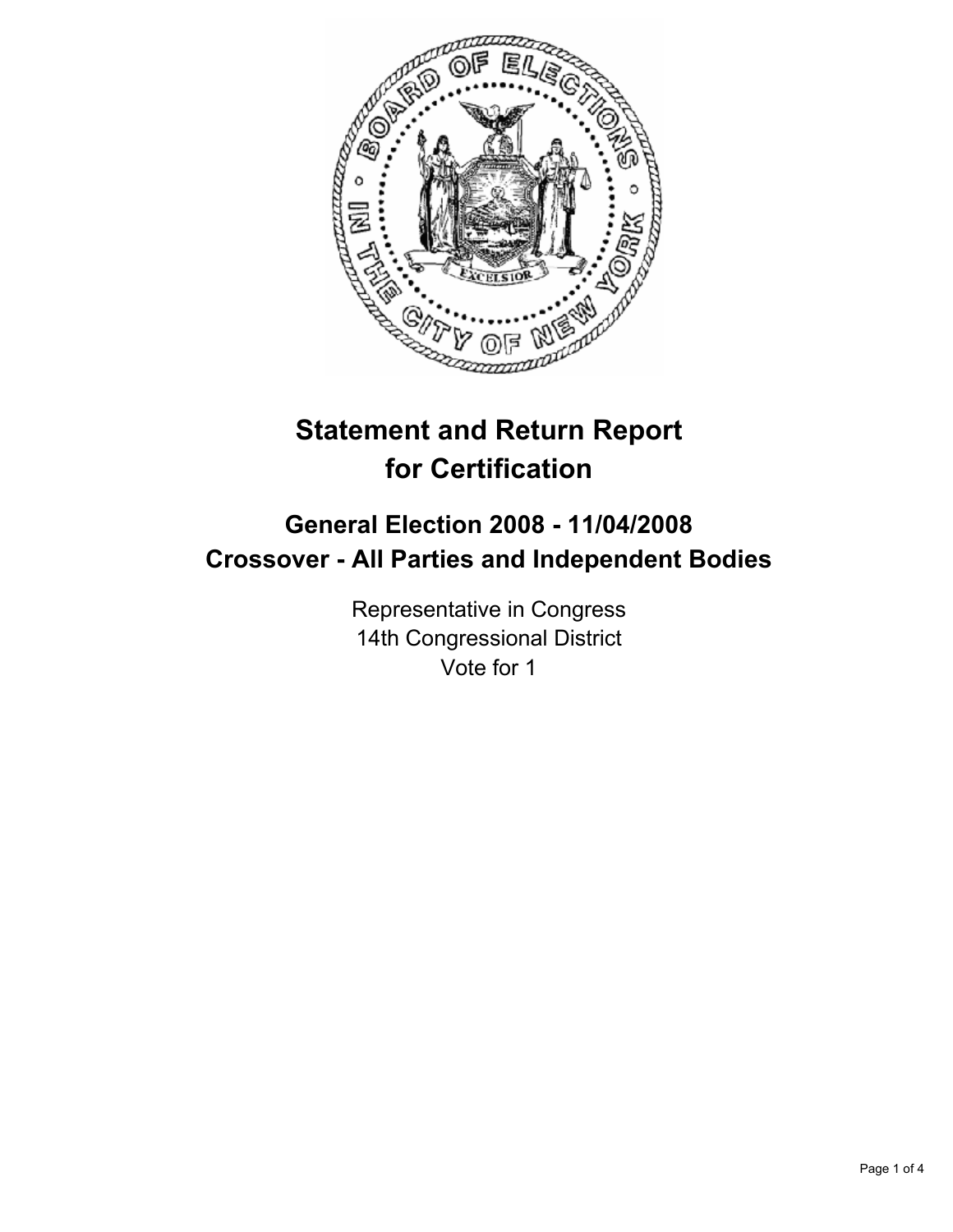

## **New York County**

| PUBLIC COUNTER                       | 187,964        |
|--------------------------------------|----------------|
| <b>EMERGENCY</b>                     | 1,406          |
| ABSENTEE/MILITARY                    | 10,192         |
| <b>FEDERAL</b>                       | 5,467          |
| AFFIDAVIT                            | 8,851          |
| <b>Total Ballots</b>                 | 213,880        |
| CAROLYN B MALONEY (DEMOCRATIC)       | 137,313        |
| ROBERT G HEIM (REPUBLICAN)           | 37,244         |
| CAROLYN B MALONEY (WORKING FAMILIES) | 5,032          |
| ISAIAH MATOS (LIBERTARIAN)           | 2,038          |
| AMI-LYNN BALASHI (WRITE-IN)          | 1              |
| ANTHONY WEIVER (WRITE-IN)            | 1              |
| BENJAMIN LESCZYNSKI (WRITE-IN)       | 1              |
| CARLOS JONES (WRITE-IN)              | 1              |
| DAVID SILVA (WRITE-IN)               | 1              |
| GHAHAM MACPHEE (WRITE-IN)            | 1              |
| <b>GRACE LIN (WRITE-IN)</b>          | 1              |
| JAMES MADISON (WRITE-IN)             | 1              |
| MALONEY (WRITE-IN)                   | $\mathbf{1}$   |
| MARIO BIAGGI (WRITE-IN)              | $\mathbf{1}$   |
| MAUREEN MADDEN (WRITE-IN)            | $\mathbf{1}$   |
| MICHAEL BLOOMBERG (WRITE-IN)         | $\mathbf{1}$   |
| MICKY MOUSE (WRITE-IN)               | 1              |
| NO ONE (WRITE-IN)                    | $\mathbf 1$    |
| NYDIA M VELAZQUEZ (WRITE-IN)         | 1              |
| OPRAH WINFREY (WRITE-IN)             | $\mathbf{1}$   |
| ROGER BLANK (WRITE-IN)               | $\overline{c}$ |
| ROGER S. BLANK (WRITE-IN)            | $\mathbf 1$    |
| RUDALF GUILIANI (WRITE-IN)           | 1              |
| SPONGE BOB (WRITE-IN)                | 1              |
| STALIN (WRITE-IN)                    | 1              |
| STEPHANIE OVADIA (WRITE-IN)          | 1              |
| TIMOTHY H. BISHOP (WRITE-IN)         | 1              |
| VICTOR M. LEE (WRITE-IN)             | 1              |
| <b>Total Votes</b>                   | 181,652        |
| Unrecorded                           | 32,228         |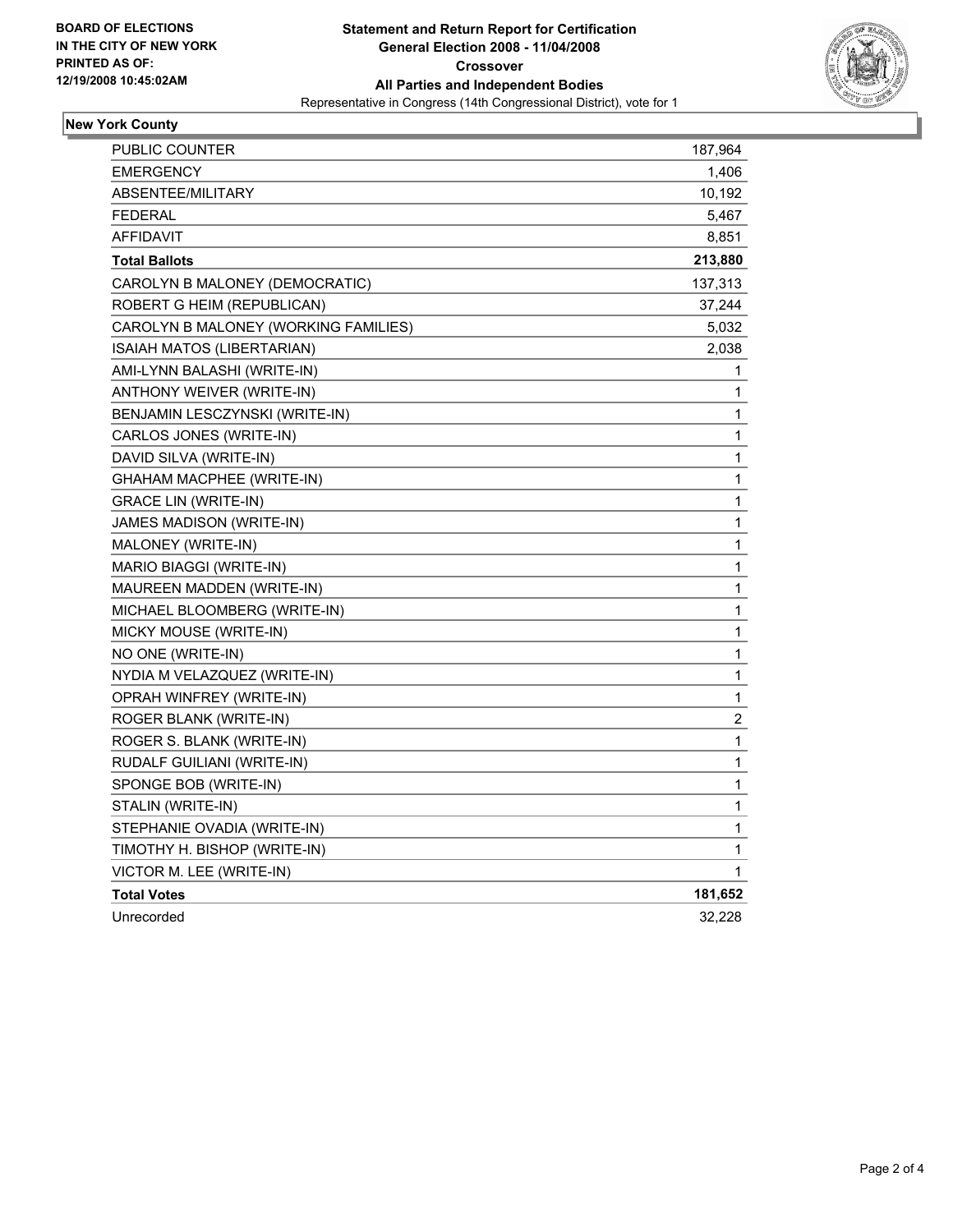

### **Queens County**

| <b>PUBLIC COUNTER</b>                | 56,108 |
|--------------------------------------|--------|
| <b>EMERGENCY</b>                     | 281    |
| ABSENTEE/MILITARY                    | 1,228  |
| <b>FEDERAL</b>                       | 614    |
| <b>AFFIDAVIT</b>                     | 2,397  |
| <b>Total Ballots</b>                 | 60,628 |
| CAROLYN B MALONEY (DEMOCRATIC)       | 39,065 |
| ROBERT G HEIM (REPUBLICAN)           | 6,121  |
| CAROLYN B MALONEY (WORKING FAMILIES) | 1,780  |
| ISAIAH MATOS (LIBERTARIAN)           | 621    |
| <b>Total Votes</b>                   | 47,587 |
| Unrecorded                           | 13.041 |